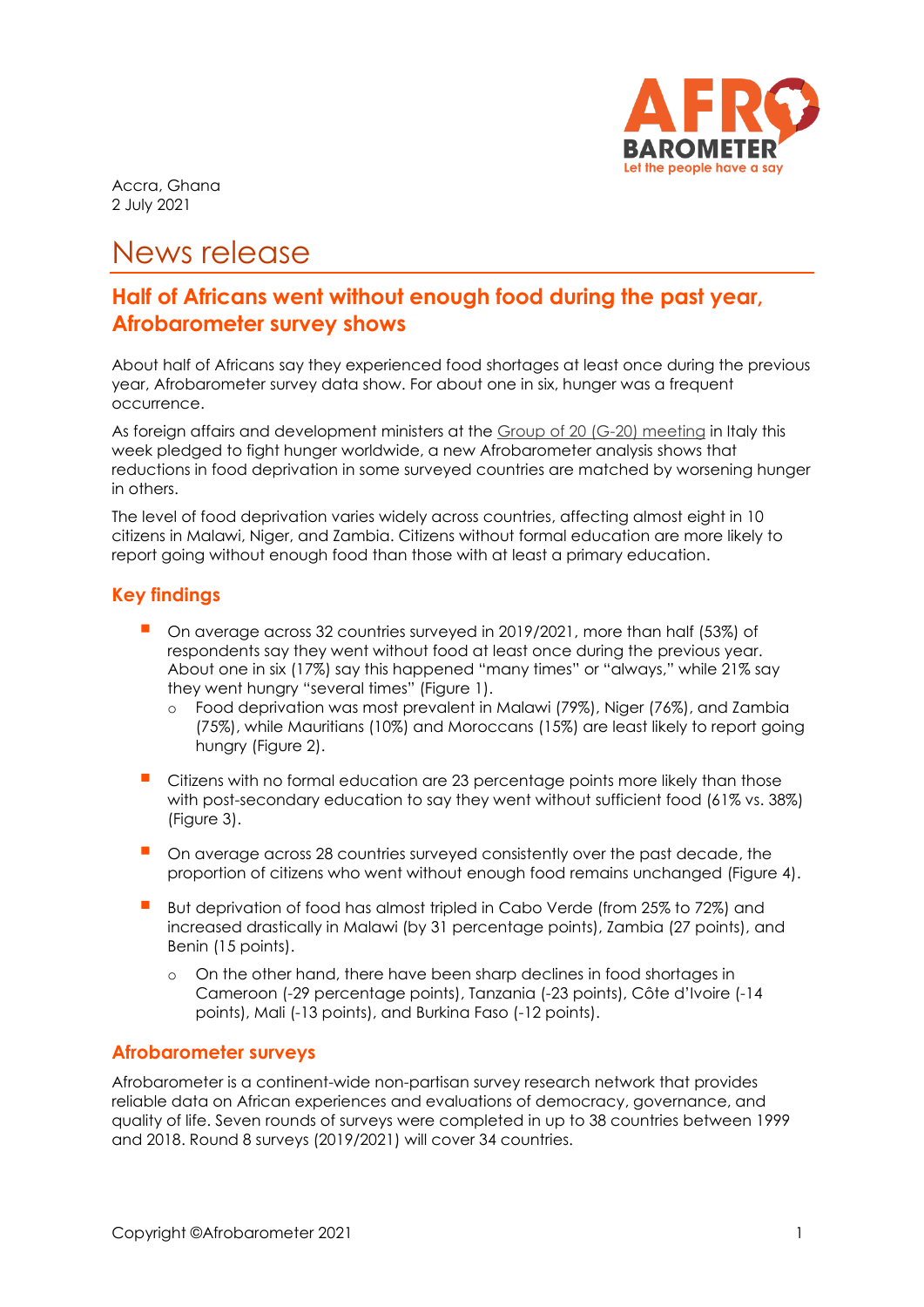

Afrobarometer's national partners in all regions of Africa conduct face-to-face interviews in the language of the respondent's choice with nationally representative samples of 1,200- 2,400, which yield country-level results with margins of error of +/-2 to +/-3 percentage points at a 95% confidence level.

#### **Charts**



#### **Figure 1: Went without food during the previous year |** 32 countries | 2019/2021

*Respondents were asked: Over the past year, how often, if ever, have you or anyone in your family gone without enough food to eat?*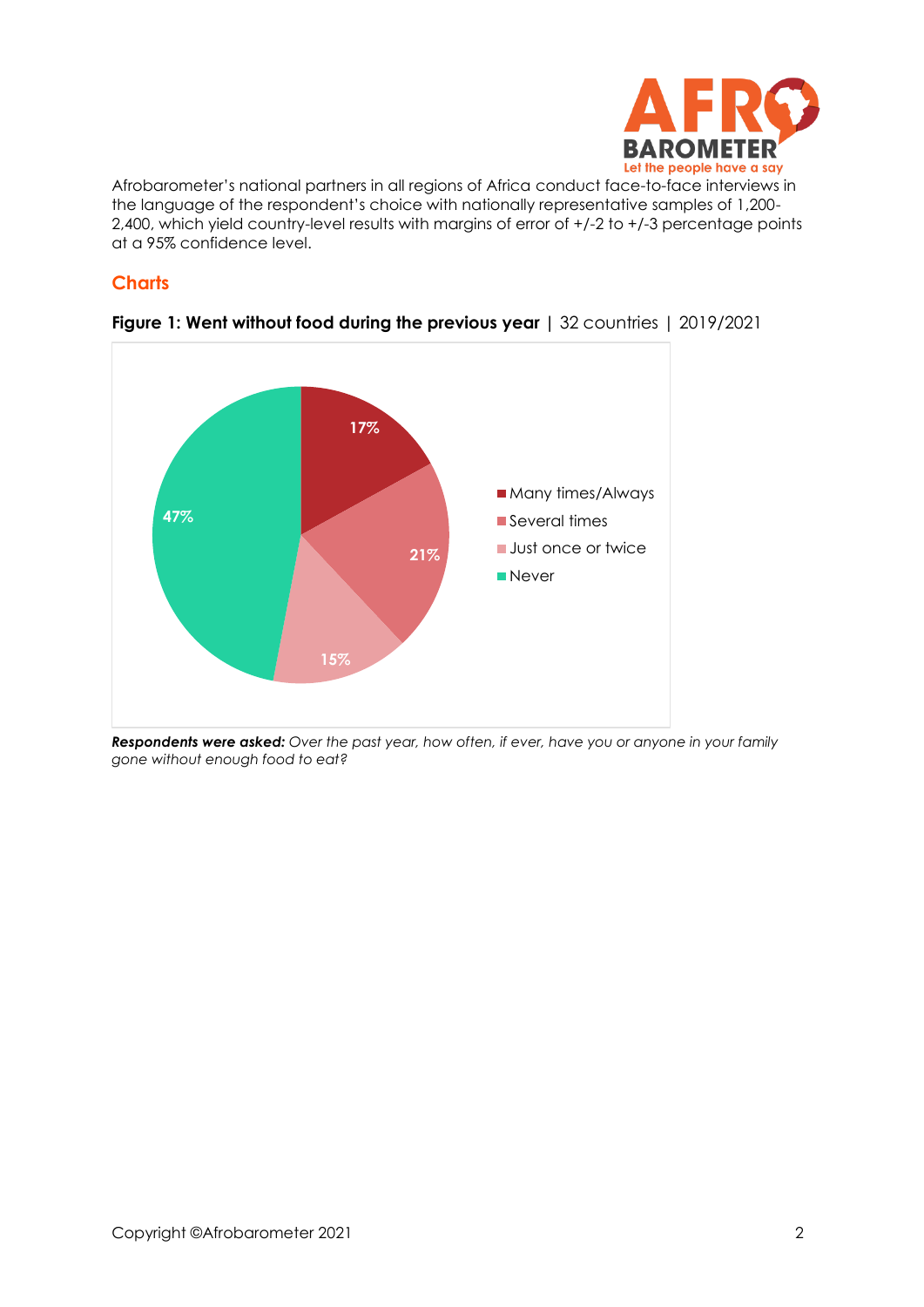



**Figure 2: Went without food at least once during the previous year** | 32 countries | 2019/2021

*Respondents were asked: Over the past year, how often, if ever, have you or anyone in your family gone without enough food to eat? (% who say "just once or twice," "several times," "many times," or "always")*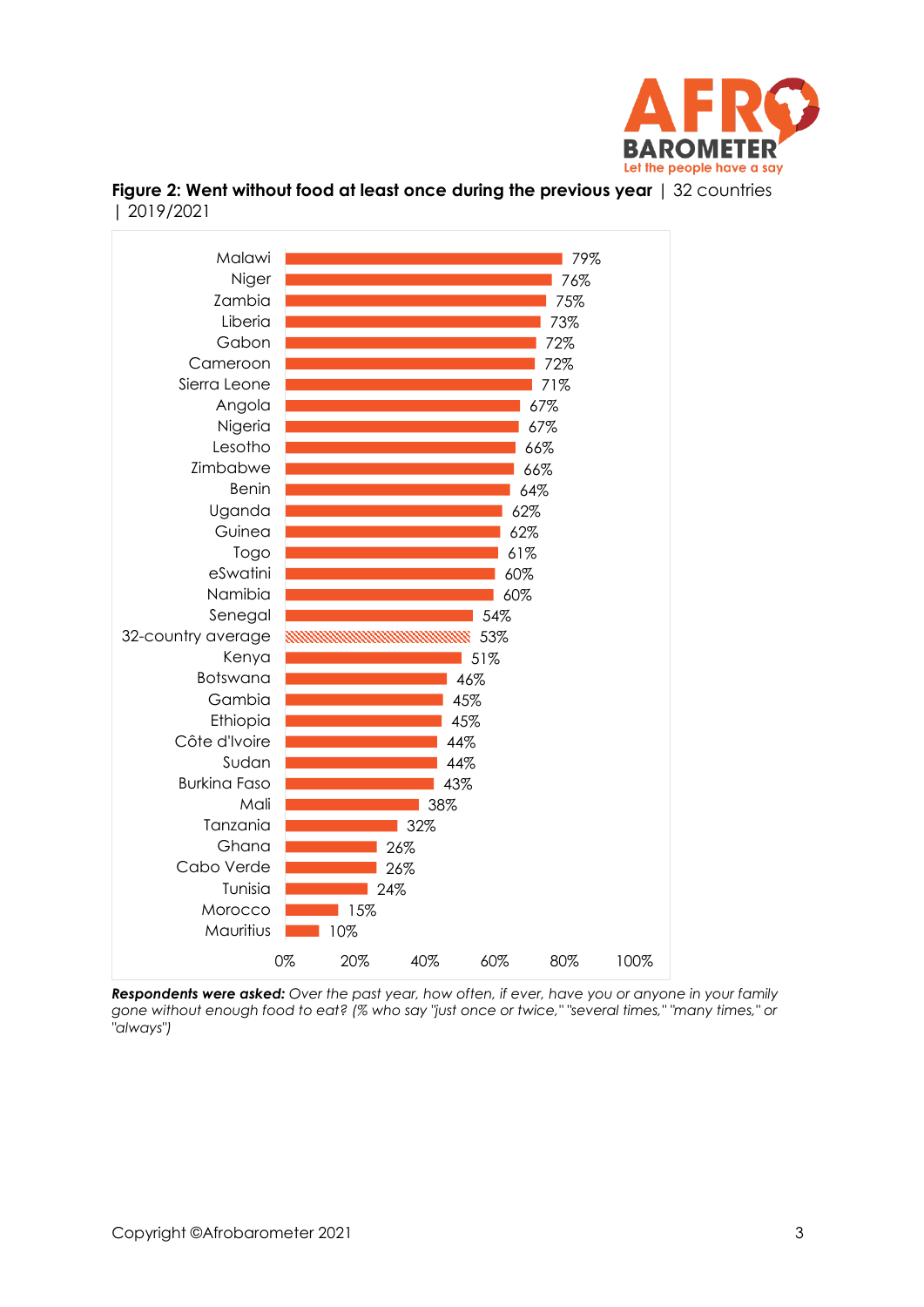

#### **Figure 3: Went without food at least once during the previous year** | by education level | 32 countries | 2019/2021



*Respondents were asked: Over the past year, how often, if ever, have you or anyone in your family gone without enough food to eat? (% who say "just once or twice," "several times," "many times," or "always")*





*Figure shows the increase or decrease, in percentage points, in the proportion of respondents who say they went without enough food at least once in 2019/2021 compared to 2011/2013. Negative numbers indicate lower levels of food deprivation in 2019/2021.*